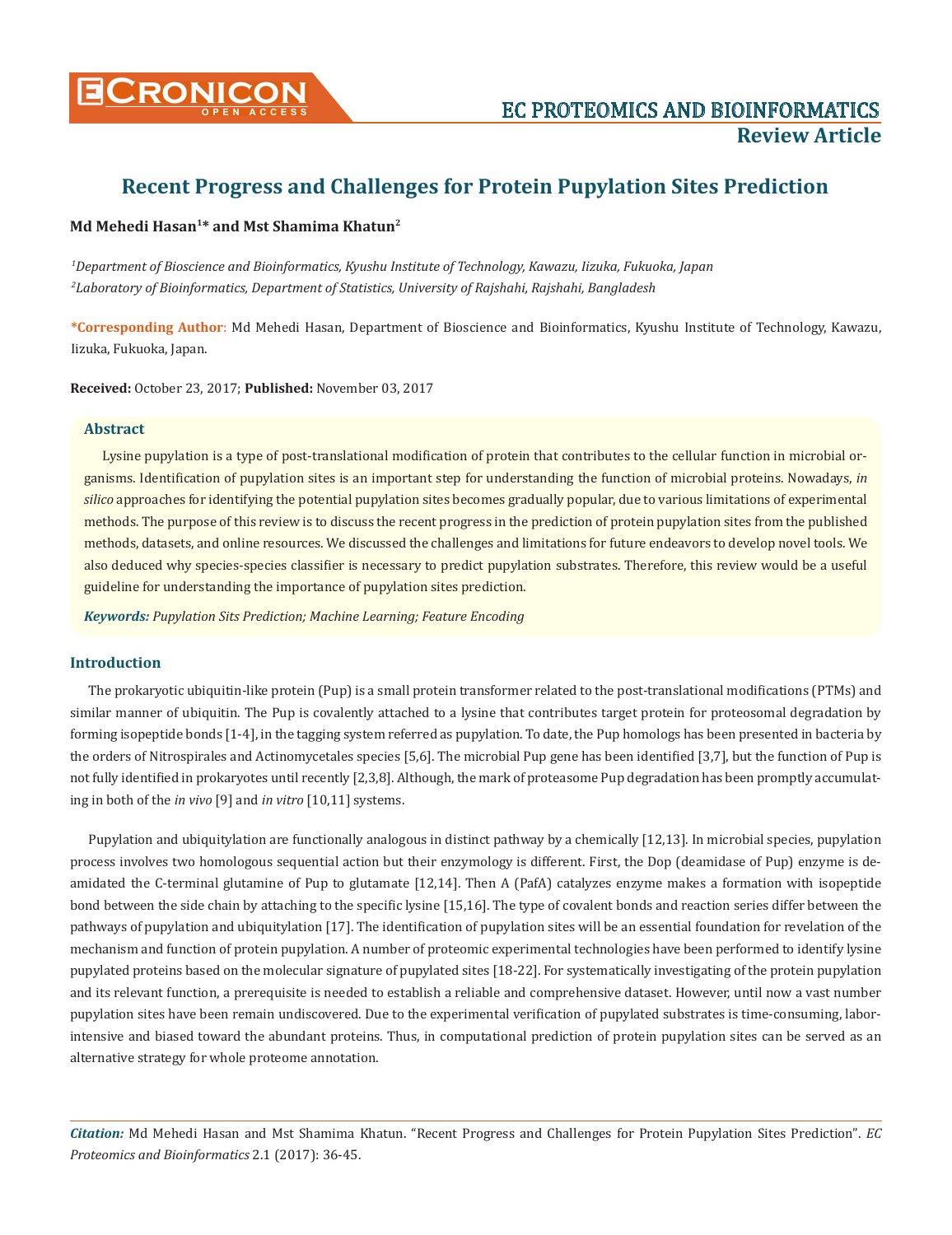To date, a few numbers of computational methods for prediction pupylation site has been established [23-27]. Xue., *et al*. proposed a computational predictor GPS-PUP [25], which was used a Group-based Prediction System (GPS) sequence encoding, including motif length selection, weight training, and matrix mutation to improve the performances'. Xiaowei., *et al*. proposed a computational prediction EnsemblePup [28]. It was utilized the Bi-profile Bayes feature extraction as an encoding scheme with Support Vector Machine (SVM) classifier. Xiaowei., *et al*. proposed another computational predictor PrePup [23]. It was based on multiple feature encoding such as amino acid index property (AAindex), position-specific scoring matrix (PSSM) conservation scores, structural disorder score, secondary structure, solvent accessibility, and feature space with a SVM classifier. Tung Chun-Wei developed a SVM based predictor iPUP, by exploiting a single sequence encoding, i.e. composition of k-spaced amino acid pair (CKSAAP) [24]. To train the classifier SVM together with a backward feature selection method was used. The CKSAAP is a broadly used algorithm in protein bioinformatics [29-31]. Chen., *et al*. [26] developed another SVM-based predictor PupPred. This predictor showcase variety of features including binary features, physicochemical properties, amino acid pairs, protein secondary structures, PSSM and with a k-nearest neighbor algorithm. The authors demonstrated that the encoding of amino acid pairs and the implementation of F-measures for feature selection with the SVM-based classifier contributed to the improved performance of PupPred. We developed pbPUP predictor for predicting pupylation site based on the profile-based composition of k-spaced amino acid pair (pbCKSAAP) encoding with SVM classifier [27]. The pbCKSAAP is also widely used method in protein bioinformatics research [32,33]. Jiang and Cao developed a predictor PUL-PUP using positive-unlabeled learning with a SVM algorithm [30]. Ju., *et al*. established another predictor IMP-PUP based on semi-supervised self-training with SVM algorithm [31]. Recently, Nan., *et al.* developed a predictor EPul based on an enhanced positive-unlabeled learning algorithm [34]. All the available predictors datasets were collected from the PupDB database [35]. Our developed pbPUP predictor achieved an overall performance improvement in comparison to several other predictors on a comprehensive independent test set. Although, in predicting of pupylation sites the significant progress has been achieved, there has still room for performance improvement.

Notwithstanding the accessibility of various prediction tools of pupylation site, an important issue is comprehensively evaluating the comparing performances and the weaknesses and strengths of the tools. The above tools have also some limitations when applied to whole proteomes species as a training model. The most important issue is that the regulation mechanism of pupylation can differs between species of prokaryotic proteins. Therefore, the structural or sequences patterns surrounding the pupylation sites may significantly differ in different prokaryotic species. However, all of the existing tools of prediction pupylation sites disregarded the differences between species by considering combined all species as a generic predictor to build a simplified model. Therefore, to generate more accurate models for the efficient identification of species-specific pupylation sites predictor is necessary and perquisite.

The aim of this review is to provide informative and practical observations about more accurate prediction of protein pupylation. We discussed which tool serves the best performance, in which aspect the existing predictors can be enhanced, as well as the most significant features contribute to the prediction. We also discussed why species-species predictor is necessary to predict pupylation sites. In general, our aimed to examine: whether a universal best predictor exists that can be used to prediction of pupylated proteins.

### **Materials and Methods**

A brief flowchart of computational framework in prediction of protein pupylation sites is shown figure 1.

#### **Data collection and preprocessing**

Experimentally verified five-species (i.e. *M. smegmatis, M. tuberculosis, E. coli, C. glutamicum*, and *R. erythropolis*) pupylation datasets were collected from a popular pupylation site database [35]. At first, with a 30% identity cutoff the sequence redundancy was removed in the datasets using CD-HIT [36]. Experimentally examined pupylated lysine residues were regarded as pupylated sites (i.e. positive samples); whether other lysine residues were regarded as non-pupylated sites (i.e. negative samples). Then 1:2 (pupylated vs. nonpupylated) non-pupylated samples were randomly pooled from the remaining lysine residues. In the remaining lysine residues that have not yet been verified as pupylation sites, which could contain pupylated sites. The numbers of pupylated proteins and pupylated sites for each dataset are presented in table 1.

*Citation:* Md Mehedi Hasan and Mst Shamima Khatun. "Recent Progress and Challenges for Protein Pupylation Sites Prediction". *EC Proteomics and Bioinformatics* 2.1 (2017): 36-45.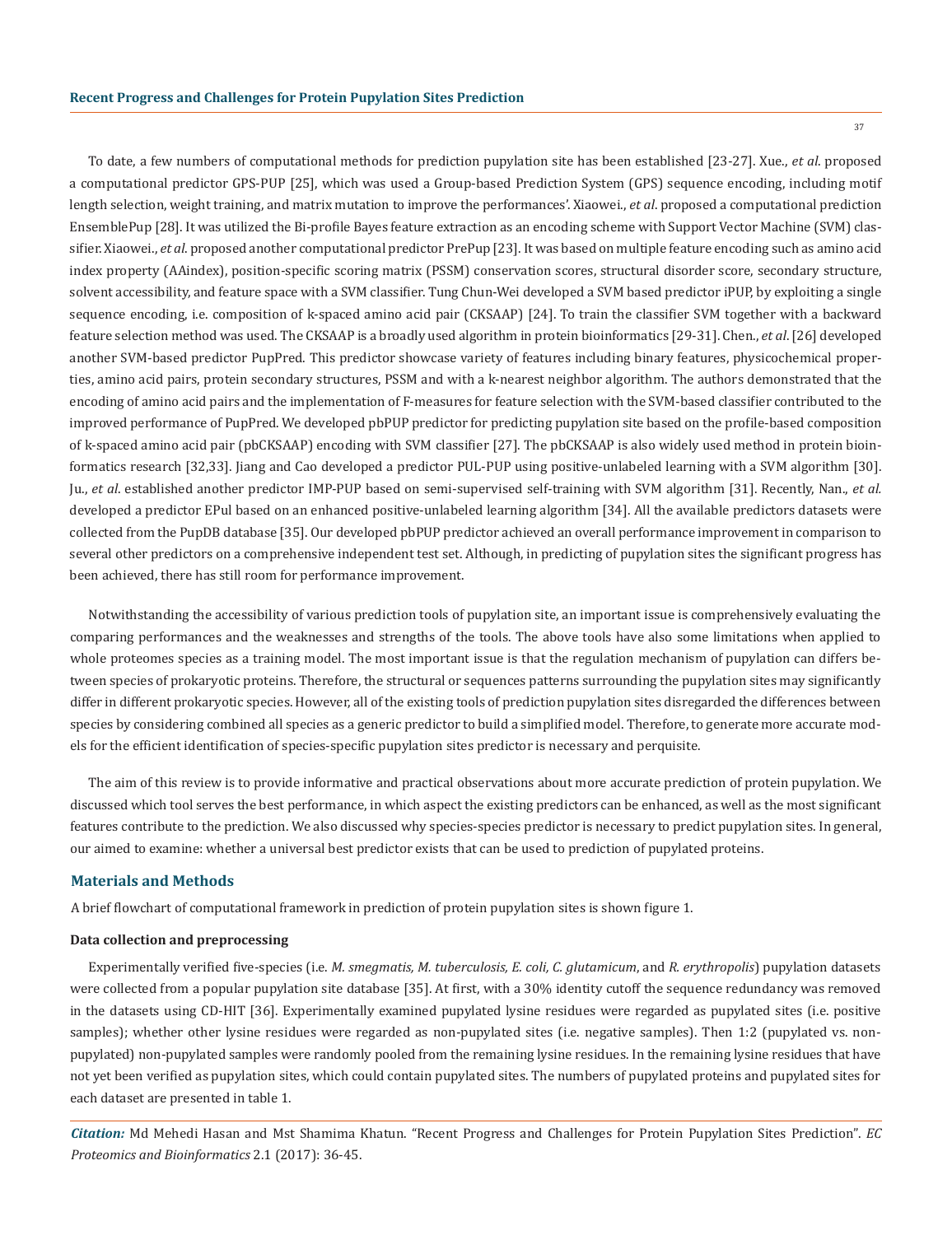

*Figure 1: The flowchart of protein pupylation site prediction.*

| <b>Dataset</b>  | <b>Number of pupylated Proteins</b> | <b>Number of pupylation Sites</b> |  |  |  |  |  |
|-----------------|-------------------------------------|-----------------------------------|--|--|--|--|--|
| M. smegmatis    | 75                                  | 84                                |  |  |  |  |  |
| M. tuberculosis | 55                                  | 60                                |  |  |  |  |  |
| E. coli         | 51                                  | 69                                |  |  |  |  |  |
| C. glutamicum   | 55                                  | 65                                |  |  |  |  |  |
| R. erythropolis | 31                                  | 31                                |  |  |  |  |  |
| Total           | 267                                 | 309                               |  |  |  |  |  |

*Table 1: Statistics of the pupylated protein and pupylation sites used in this study.*

## **Prediction techniques under assessment**

In this review our main principle to include an algorithm in the comparison analysis is that such method has been executed as either an online implementation or performance of corresponding features. Until now, nine predictors have been established for analyzing pupylation proteins: GPS-PUP [25], EnsemblePup [28], PrePup [23], iPUP [24], PupPred [23], pbPUP [27], PUL-PUP [30], IMP-PUP [31], and EPuL [34]. The all of existing prediction models analyzed pupylation proteins by using a general predictor model, i.e. combined the existing experimentally verified pupylation proteins. Among the nine existing perdition model, GPS-PUP analyzed the pupylation proteins by group based prediction algorithm, EnsemblePup used Bi-Profile Bayes and other 7 models were used SVM. More information about these exiting methods is summarized in table 2.

| <b>Tools</b>   | <b>Web-server</b>                      | <b>Working</b><br>server | <b>Algorithm</b>           | Dataset size<br><i>(Pupylation)</i><br>sites/proteins) | <b>Ratio of</b><br><b>Training set</b><br>Neg. vs Pos. | <b>Ratio of</b><br>Independent<br>test Neg. vs<br>Pos. | <b>Window</b><br>size | Time for<br>processing a<br>sequence |
|----------------|----------------------------------------|--------------------------|----------------------------|--------------------------------------------------------|--------------------------------------------------------|--------------------------------------------------------|-----------------------|--------------------------------------|
| GPS-PUP        | http://pup.biocuckoo.org               | Yes                      | <b>GPS</b>                 | 127/109                                                | 1:total                                                |                                                        | 15                    | Within 10<br>second                  |
| Ensemble Pup   | http://210.47.24.217:8080/EnsemblePup/ | N <sub>0</sub>           | Bi-profile<br><b>Bayes</b> | 127/109                                                | 1:3                                                    |                                                        | 17                    |                                      |
| PrePup         | http://210.47.24.217:8080/PrePup/      | N <sub>0</sub>           | <b>SVM</b>                 | 127/109                                                | 1:2                                                    | 1:total                                                | 21                    |                                      |
| iPUP           | http://cwtung.kmu.edu.tw/ipup          | Yes                      | <b>SVM</b>                 | 215/182                                                | 1:total                                                | 1:total                                                | 25                    | Within 20<br>seconds                 |
| PupPred        | http://bioinfo.ncu.edu.cn/PupPred.aspx | N <sub>0</sub>           | <b>SVM</b>                 | 215/182                                                | 1:1                                                    | $\overline{\phantom{a}}$                               | 27                    | $\overline{\phantom{a}}$             |
| pbPUP          | http://protein.cau.edu.cn/pbPUP/       | Yes                      | <b>SVM</b>                 | 275 / 237                                              | 1:2                                                    | 1:total                                                | 57                    | Within 5<br>minutes                  |
| PUL-PUP        | http://59.73.198.144:8080/EPuL         | N <sub>0</sub>           | <b>SVM</b>                 | 162/183                                                | 1:1                                                    | 1:total                                                | 21                    |                                      |
| <b>IMP-PUP</b> | https://juzhe1120.github.io/           | N <sub>0</sub>           | <b>SVM</b>                 | 162/183                                                | 1:total                                                | 1:total                                                | 21                    |                                      |
| EPuL           | http://59.73.198.144:8080/EPuL         | N <sub>0</sub>           | <b>SVM</b>                 | 162/183                                                | 1:1                                                    | 1:total                                                | 21                    |                                      |

*Table 2: Summary of pupylation site prediction tools compared in this study.*

*Citation:* Md Mehedi Hasan and Mst Shamima Khatun. "Recent Progress and Challenges for Protein Pupylation Sites Prediction". *EC Proteomics and Bioinformatics* 2.1 (2017): 36-45.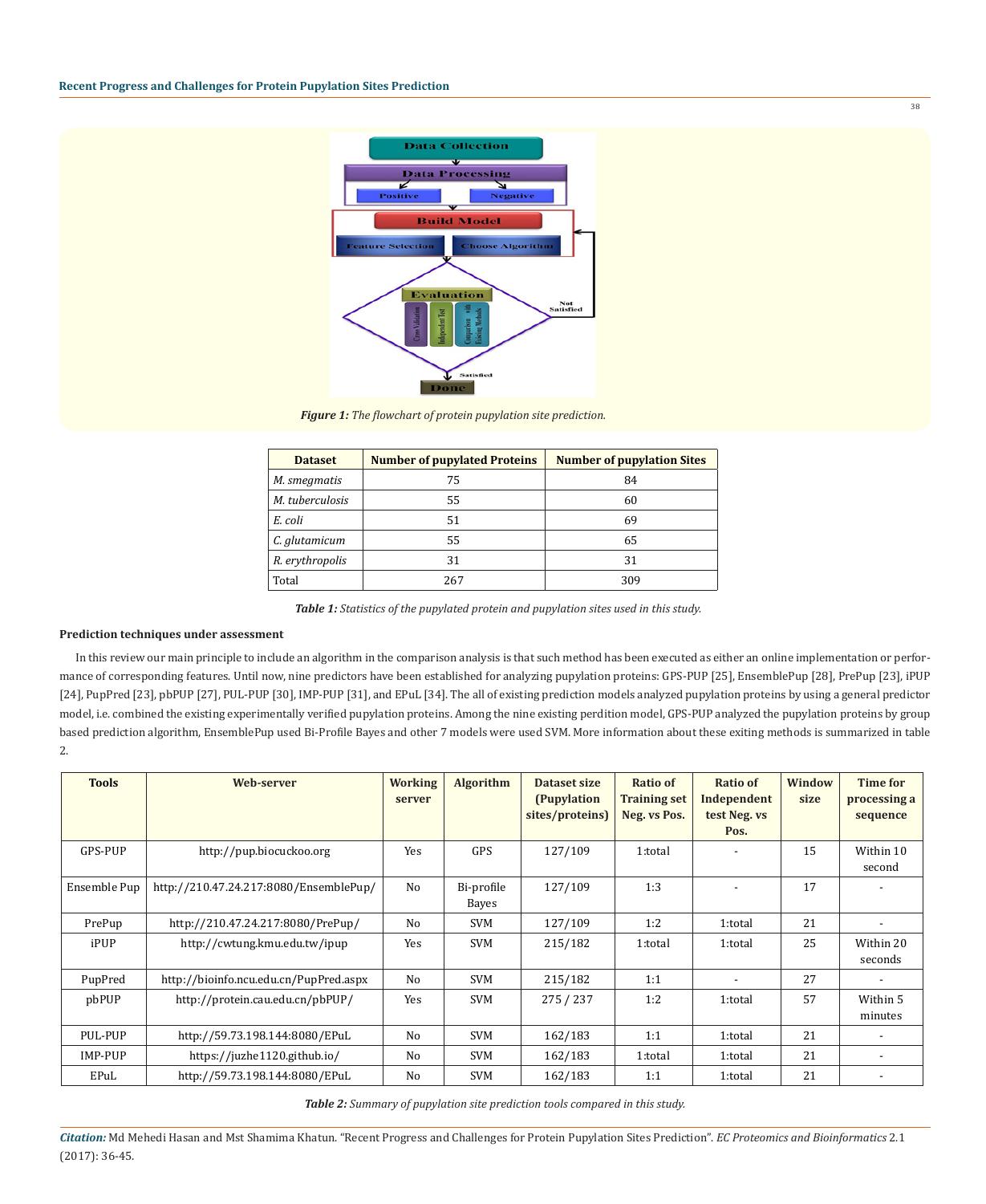#### **Model evaluation**

To evaluate the performances of existing methods, four widely used measurements were considered including specificity (Sp), accuracy (Ac), sensitivity (Sn) and Matthews correlation coefficient (MCC). The following formulas are used for calculating the Sn, Sp, Ac, and MCC.

 $Sn = nTP/(nTP+nFN)$  (1)  $Ac = (nTP + nTN)/(nTP + nTN + nFP + nFN)$  (2)  $Sp = nTN/(nTN+nFP)(3)$ MCC = (nTP×nTN-nFP×nFN)/√((nTN+nFN)×(nTP+nFP)×(nTP+nFN)×(nTN+nFP)) (4)

where, nTP, nFP, nFN and nTN represent the numbers of true positives, false positives, false negatives and, true negatives respectively.

#### **Results and Discussion**

Performance comparison of different prediction methods

The majority of the existing algorithms cited in this review used protein sequence information, evolutionary information and some residue properties and/or structural properties. We compared the predictive performances of different pupylation site predictors, including GPS-PUP [25], iPUP [24], PupPred [23], and our previous predictor pbPUP [27]. The exhaustive comparison of the predictive results obtained from different schemes is almost impossible because they use different training and testing samples, different positive and negative samples and different assessment procedures. Performance comparison is further complicated because many methods are not publicly available such as, EnsemblePup [28], PrePup [23], PUL-PUP [30], IMP-PUP [31], and EPuL [34]. Performance comparison with existing predictors, 71 pupylated proteins containing 86 pupylation and 1136 putative non-pupylation sites that constitute an independent dataset was used. Among these proteins, 20 proteins were extracted from iPUP [24] and 51 proteins were retrieved from a recently published article [20]. Currently, there exist four computational predictors to predict pupylation lysine sites, which are iPUP, GPS-PUP, PupPred and pbPUP. These predictors employed different training datasets for predicting pupylation sites. The independent dataset was used for making a fair comparison of the performance of these different predictors. As shown in table 3, the pbPUP predictor achieved improved performance than other exiting predictors. We found that all the existing predictors performances were very lower (Table 3). A possible reason is that existing computational tools are developed as a generic model by combining the data of all species. From the comparison results, we conclude that across all species presently no universal generic best predictor exists for pupylation site prediction.

| <b>Predictor</b> | <b>Threshold</b> | Ac(%) | Sn(%) | Sp(%) | MCC(%) |
|------------------|------------------|-------|-------|-------|--------|
| GPS-PUP          | High             | 83.89 | 19.76 | 88.74 | 6.73   |
| iPUP             | High             | 81.13 | 29.06 | 84.90 | 9.56   |
| PupPred          | High             | 88.93 | 9.19  | 94.77 | 4.33   |
| pbPUP            | High             | 82.87 | 30.13 | 88.56 | 13.97  |

*Table 3: The prediction performance of existing tools on the independent test dataset.*

#### **Species-specific pupylation site analysis**

The patterns of sequence surrounding the pupylation sites in the 5 species datasets could be partly explained while missing performances in existing generic pupylation site predictors. Initially, we investigated the two sample logo to analyze sequence patterns information for determining statistically significant amino acid surrounding pupylation sites, based on five pupylation families: M. smegmatis, *M. tuberculosis, E. coli, C. glutamicum*, and *R. erythropolis*. The graphical sequence logo representations showing the distinct patterns or conserved sequence motifs between pupylation and candidate non-pupylation sites (Figure 2). From the sequence logo, we observed that, a number of amino acid residues that are significantly enriched around pupylation sequences. We also find that pupylation sequences are very dissimilar in five different species. For example, in sequence logo at position +1 and -1 residues were different in all of five species

*Citation:* Md Mehedi Hasan and Mst Shamima Khatun. "Recent Progress and Challenges for Protein Pupylation Sites Prediction". *EC Proteomics and Bioinformatics* 2.1 (2017): 36-45.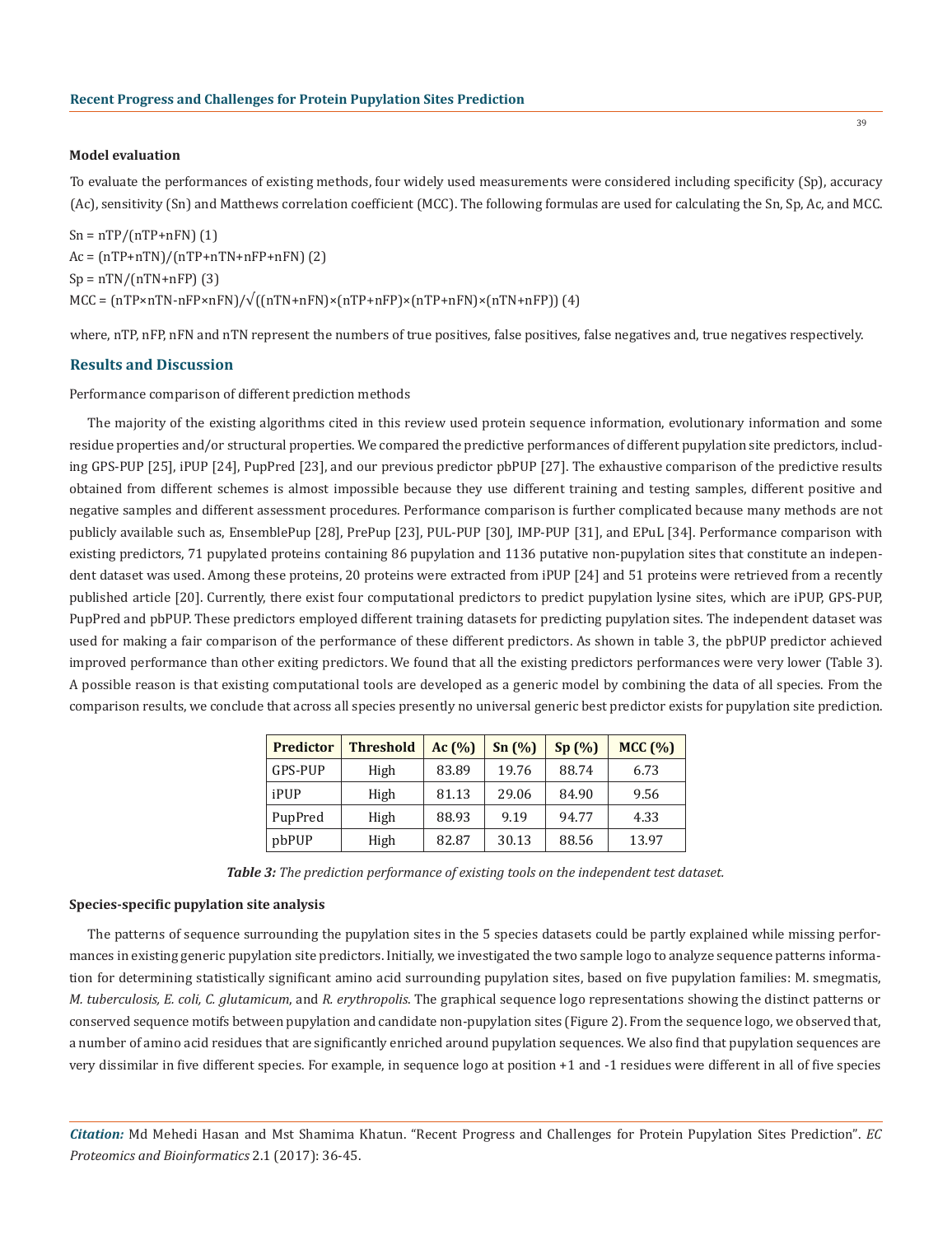(Figure 2). Another example is that, 'P' (proline) at position +3 only found in *E. coli* sequence, whereas residue is not favored in other species sequence. 'R' (arginine) residue tends enriched residues sequence, whereas *C. glutamicum*, and *R. erythropolis* had not any depleted residues. The sequence logo suggested that pupylation and candidate non-pupylation fragments have a considerable difference among the species sequence. Altogether, the result highlights the necessity of precise candidate pupylation site recognition by developing species-specific predictors.



*Figure 2: The Two-Sample-Logo representation of position-specific residue composition surrounding the pupylation sites and non-pupylation sites, based on five pupylation families: M. smegmatis, M. tuberculosis, E. coli, C. glutamicum, and R. erythropolis. It has also showed that for the position between pupylated and non-pupylated residues in above five pupylation families the compositional amino acids had no significance differences, especially those located in the positions of ~-28 to -1 and +1 to +28.*

Furthermore, we conducted a chi-square goodness of fit test to classify the amino acid residues in the different pupylation sequences of the five examined datasets. For the 5 species including, *M. smegmatis, M. tuberculosis, E. coli, C. glutamicum*, and *R. erythropolis*, the total number of collected pupylation sites were 84, 60, 69, 65 and 31, respectively. The occurrences of amino acid residues at different fragment positions (~-5 to +5) with p-values were calculated and corrected by Bonferroni test (Table S1). We found that for calculating amino acid frequencies at each fragment window positions, a p-value of lower than 0.01 indicates that the amino acids of the 5 species-specific pupylation sequences are significantly different. Both Figure 2 and statistical test yielded significant differences in the sequence patterns of the 5 species around pupylation samples. Therefore, we recommend the scientists to make an accurate species-specific classifier to identify pupylation substrates.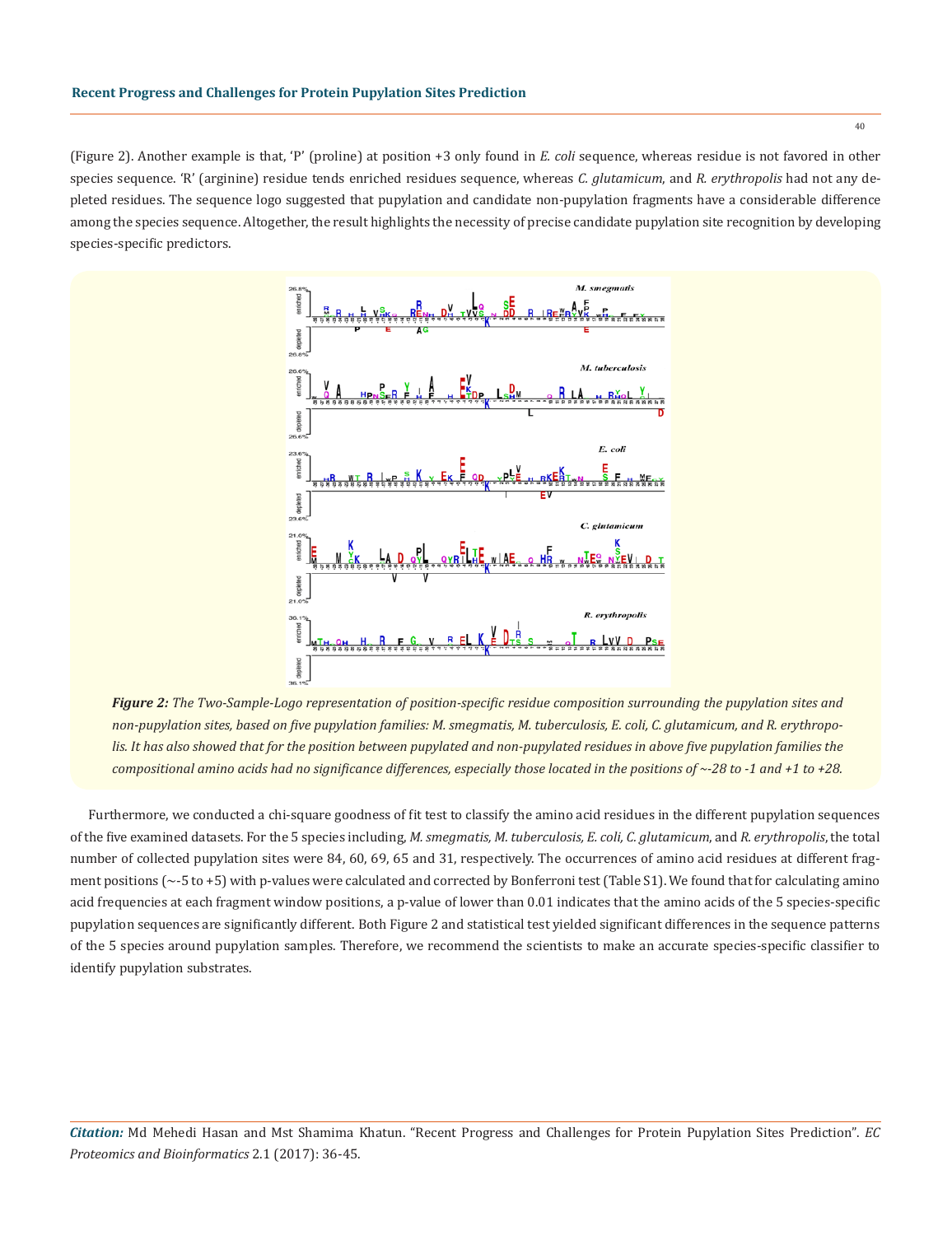| Position                                                                                                                                                                | 4             | $\cup$                   | $\Box$      | $\Box$       | $\mathbf{L}$                                                                                                                                                                                                                                                                                                                                                                                                                                                     | ت        | Ξ         |           | ×               | L         | Σ         | Z                  | $\mathbf{r}$    | $\sim$    | $\approx$ | S                     | $\vdash$      | $\triangleright$ | $\geq$    | ≻               |
|-------------------------------------------------------------------------------------------------------------------------------------------------------------------------|---------------|--------------------------|-------------|--------------|------------------------------------------------------------------------------------------------------------------------------------------------------------------------------------------------------------------------------------------------------------------------------------------------------------------------------------------------------------------------------------------------------------------------------------------------------------------|----------|-----------|-----------|-----------------|-----------|-----------|--------------------|-----------------|-----------|-----------|-----------------------|---------------|------------------|-----------|-----------------|
| ယု                                                                                                                                                                      | 1.63E-29      | 9.19E-128                | 5.14E-13    | 1.29E-16     | 3.71E-71                                                                                                                                                                                                                                                                                                                                                                                                                                                         | 7.10E-15 | 1.48E-204 | 2.18E-37  | 1.6E-105        | 3.31E-21  | N/A       | 8.71E-22           | 4.09E-08        | 1.32E-17  | 2.62E-71  | 2.71E-61              | 5.01E-17      | 2.01E-73         | 2.08E-115 | 9.43E-36        |
| $\overline{4}$                                                                                                                                                          | 2.23E-52      | 2.42E-176                | 5.31E-53    | 3.28E-17     | 3.39E-25                                                                                                                                                                                                                                                                                                                                                                                                                                                         | 1.19E-39 | N/A       | 2.76E-24  | 8.51E-14        | 4.91E-25  | 3.71E-101 | $6.03E-31$         | 4.34E-61        | 2.10E-24  | 3.94E-26  | 5.21E-28              | 5.01E-53      | 1.06E-11         | 2.74E-113 | 7.41E-39        |
| က္                                                                                                                                                                      | 1.29E-39      | 3.19E-29                 | N/A         | 2.21E-33     | 4.19E-37                                                                                                                                                                                                                                                                                                                                                                                                                                                         | 5.71E-53 | 3.14E-183 | 6.05E-44  | 3.84E-87        | 8.29E-18  | 6.77E-19  | $1.07E-69$         | 5.30E-27        | 3.79E-91  | 3.39E-211 | 2.82E-13              | 2.87E-53      | 4.01E-24         | 1.16E-23  | 4.54E-58        |
| Ņ                                                                                                                                                                       | 3.12E-21      | N/A                      | 1.81E-05    | 4.65E-68     | 2.15E-77                                                                                                                                                                                                                                                                                                                                                                                                                                                         | 5.05E-37 | 2.12E-23  | 6.65E-54  | 5.12E-104       | 1.13E-39  | 2.17E-107 | 3.46E-217          | 3.69E-62        | 7.85E-15  | 4.48E-26  | 5.31E-18              | 2.41E-69      | 2.41E-53         | 5.04E-15  | 2.41E-16        |
| 부                                                                                                                                                                       | 2.24E-37      | 6.28E-28                 | 2.28E-176   | 3.46E-58     | 2.78E-16                                                                                                                                                                                                                                                                                                                                                                                                                                                         | 7.06E-36 | 5.27E-205 | 4.35E-102 | 7.42E-66        | 8.14E-39  | 9.15E-28  | 2.26E-208          | 6.58E-177       | 1.86E-14  | 3.03E-176 | 7.57E-07              | 4.02E-93      | 1.50E-55         | 6.13E-256 | 9.87E-26        |
| 4                                                                                                                                                                       | 7.73E-33      | 4.11E-203                | 6.91E-101   | 1.19E-13     | 7.49E-3156                                                                                                                                                                                                                                                                                                                                                                                                                                                       | 3.51E-18 | N/A       | 5.49E-27  | 7.11E-231       | 2.69E-114 | N/A       | 8.04E-27           | 9.31E-109       | 1.18E-31  | 4.23E-88  | 1.84E-59              | 5.03E-68      | 3.56E-19         | N/A       | 8.08E-28        |
| $^{+2}$                                                                                                                                                                 | 7.23E-87      | 1.82E-99                 | 3.18E-139   | 5.03E-71     | 4.01E-25                                                                                                                                                                                                                                                                                                                                                                                                                                                         | 8.61E-78 | N/A       | 8.22E-69  | 7.11E-48        | 4.08E-59  | N/A       | 3.02E-39           | 8.11E-14        | 7.81E-16  | 2.37E-17  | 8.87E-42              | 3.58E-29      | 1.46E-18         | 1.72E-16  | 5.83E-158       |
| $\widetilde{t}^+$                                                                                                                                                       | $6.03E-03$    | 1.04E-252                | 5.01E-123   | 9.81E-12     | 3.21E-75                                                                                                                                                                                                                                                                                                                                                                                                                                                         | 1.04E-49 | N/A       | 4.58E-82  | 1.96E-131       | 1.62E-09  | N/A       | 2.66E-78           | 4.08E-19        | 1.49E-46  | 1.79E-34  | 3.11E-42              | 2.26E-19      | 4.43E-08         | 615E-107  | 4.47E-41        |
| 4                                                                                                                                                                       | 23<br>1.39E-Z | $\overline{7}$<br>3.15E- | ā<br>4.29E- | 1.25E-22     | $^{\circ}$<br>$3.21E-$                                                                                                                                                                                                                                                                                                                                                                                                                                           | 6.43E-39 | 3.57E-27  | 2.84E-48  | 35<br>$6.30E-1$ | 8.81E-0   | 1.81E-54  | $\Xi$<br>$5.40E-4$ | 22<br>$6.14E-2$ | 3.17E-21  | 2.48E-41  | $^{\circ}$<br>2.19E-1 | LO<br>7.19E-1 | 4.43E-09         | 5.01E-29  | 99<br>$1.65E-1$ |
| $\frac{17}{4}$                                                                                                                                                          | 6.19E-16      | 1.69E-11                 | 3.94E-38    | 53E-17<br>ω. | 8.21E-42                                                                                                                                                                                                                                                                                                                                                                                                                                                         | N/A      | 7.11E-103 | 3.19E-09  | 4.11E-23        | 9.13E-03  | 1.71E-06  | 8.13E-13           | 7.53E-11        | 1.09E-104 | 7.12E-17  | 8.81E-05              | 3.08E-48      | 9.04E-03         | 5.12E-31  | 3.29E-22        |
|                                                                                                                                                                         |               |                          |             |              | Supplementary Table S1: The p-values were calculated using Chi-square test and corrected by Bonferroni for th<br>amino acid occurrence frequencies at each window positions ( $\sim$ -5 to +5) for pupylated sequences. Five model specie<br>includes M. smegmatis, M. tuberculosis, E. coli, C. glutamicum, and R. erythropolis.<br><sup>a</sup> The N/A indicates among the 5 species at least one corresponding amino acid missing on the sequence fragments. |          |           |           |                 |           |           |                    |                 |           |           |                       |               |                  |           |                 |
| Citation: Md Mehedi Hasan and Mst Shamima Khatun. "Recent Progress and Challenges for Protein Pupylation Sites Preo<br>Proteomics and Bioinformatics 2.1 (2017): 36-45. |               |                          |             |              |                                                                                                                                                                                                                                                                                                                                                                                                                                                                  |          |           |           |                 |           |           |                    |                 |           |           |                       |               |                  |           |                 |

*Citation:* Md Mehedi Hasan and Mst Shamima Khatun. "Recent Progress and Challenges for Protein Pupylation Sites Prediction". *EC*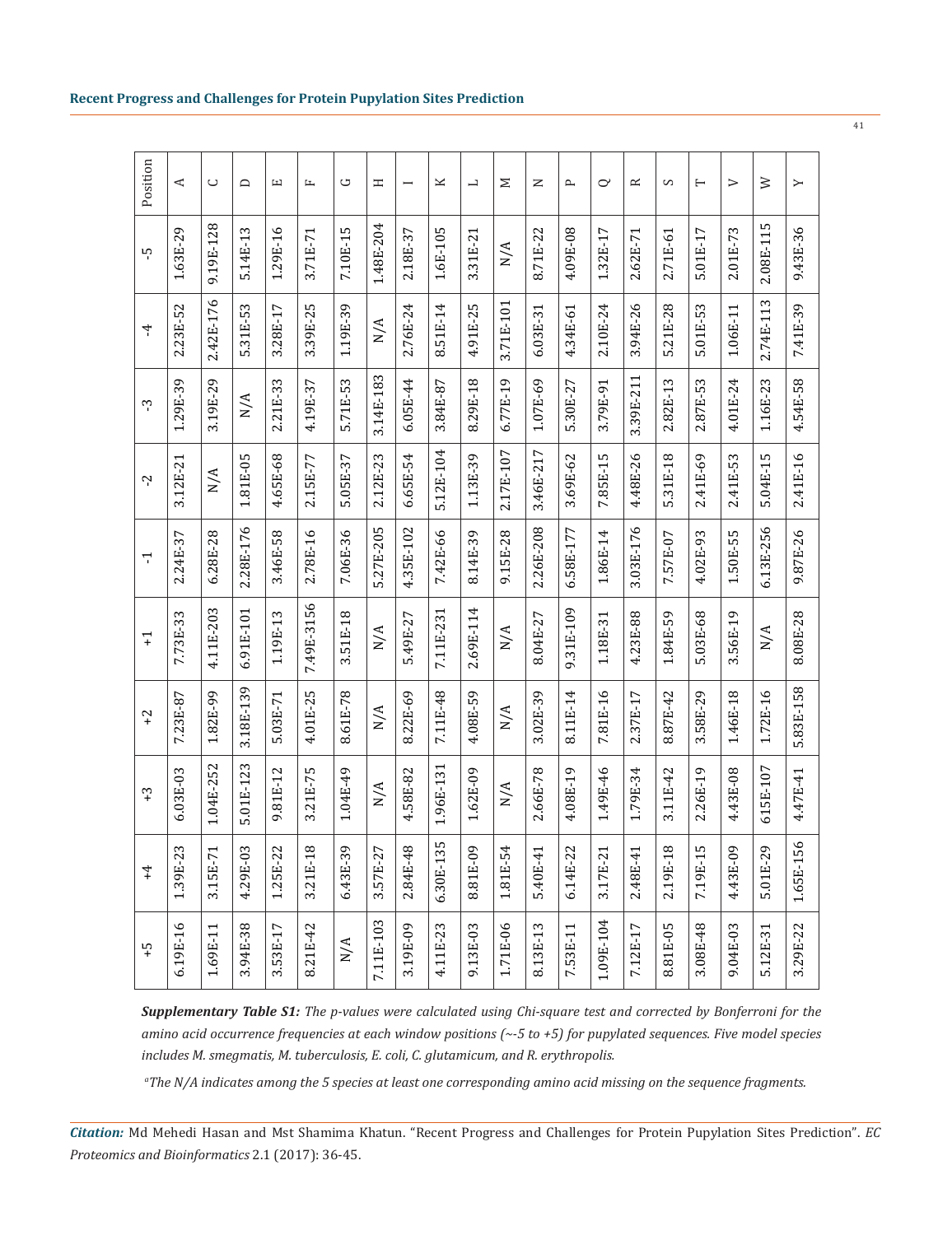### **The online implementation services**

A user friendly public interface web implementation or a downloadable software package is essential for users. As listed in table 1, there were only 9 predictors provided online implementations along with their research publication. However, some of prediction tools with website are not accessible to users for unknown reasons, especially for the output formats. In particular, we compared the exiting tools using the following criteria: (i) whether the web implementation supports batch sequences prediction; (ii) whether the method prediction has probability scores; and (iii) restrictions of the exiting implements. The comparison performances are summarized in table 1. Among the existing tools EnsemblePup [28], PrePup [23], PUL-PUP [30], IMP-PUP [31], and EPuL [34] did not provide webimplementation to implement their algorithm. The GPS-PUP [25] did not provide the information of flanking window positions, predicted probability scores, and cutoff thresholds. The iPUP [24] server did not include the prediction pupylation scores in the output page. Users of pbPUP [27] can submit protein sequences in RAW or FASTA format. The processing time of pbPUP was < 5 minutes for one sequence, which was slightly longer time than the existing tools. The prediction output of pbPUP contains 4 items: protein name, residue position, prediction score and annotation of pupylation site with a text format. To the user perspective of the output results of the pupylation tool should include at least the position of the predicted pupylation site, flanking window positions and assessment scores or probability of the predicted pupylation site. Additionally, it is required that the predictor supports stringency modification from output of the developed software's. Especially for large-scale predictions, user control of the prediction inflexibility is important, because users are interested in predictions with above a certain confidence threshold.

#### **Biological and functional aspects: pupylation site prediction**

The biological function of pupylation should be context specific. The position of pupylation site on the protein sequence (and thus protein structure) can decide the function of a pupylation site. For example, the function of a pupylation site on the enzyme's activity site should be different from a site on the protein-protein interaction interface. That's why we need to know the position of pupylation sites. Many pupylation sites are functionally unimportant because they are not associated with other important functional sites. On the other hand, genetic screening result in some mutations with altered phenotypes. The explanation of the mechanism underlying these mutations sometimes could be hard if we only consider the typical functional sites (e.g. enzyme activity site). The change in pupylation sites could be one interesting clue, especially for some proteins from signaling pathways. In general, the pupylation site information can enrich the functional annotation of protein sequences.

In pupylation analysis, the consensus motif sequence is calculated based on the most frequent residues, either each nucleotide or amino acid, originate at each position in a sequence fragments. Pupylation substrates are susceptible to reversible and dynamic modifications of proteins during protein biosynthesis. Some substrates do not exhibit any significant consensus motif. Even for the one with consensus motif, the prediction accuracy by using the consensus motif alone is not satisfactory. The reason is the consensus motif is a simplified presentation of binary-encoding-based classifier, which ignores many details. For example, if one sequence position has 70% L, 25% of A and 5% of F, the significant consensus motif usually gives "L or A". Two facts were ignored here: 1) L is much more likely than A. 2) It could be F, though not such often. Therefore, for *in silico* analysis of pupylation sites, it is a problem if we test specific-species dataset using a different species model. In this case false discovery rate could increase, because their sequence patterns are different each other.

#### **Future perspectives**

An accurate prediction of pupylation substrate requires detailed information of the structures and functions of pupylated proteins. There are still remaining many issues need to be resolved. To assist knowledge discoveries through intensive analysis of vast amounts of pupylation data, further improvements are required. The followings are important perspectives for pupylation sites prediction. At first, the sequences or structural patterns around the pupylation sites may significantly differ in different species. However, all of the existing predictors pupylation disregarded the differences between species by considering combined all species as a generic model to build a simplified prediction model. Therefore, the next generation of computational methods needs to generate more accurate models for the efficient identification of species-specific prediction sites. Secondly, the performance of prediction is acceptable, but there is still more

*Citation:* Md Mehedi Hasan and Mst Shamima Khatun. "Recent Progress and Challenges for Protein Pupylation Sites Prediction". *EC Proteomics and Bioinformatics* 2.1 (2017): 36-45.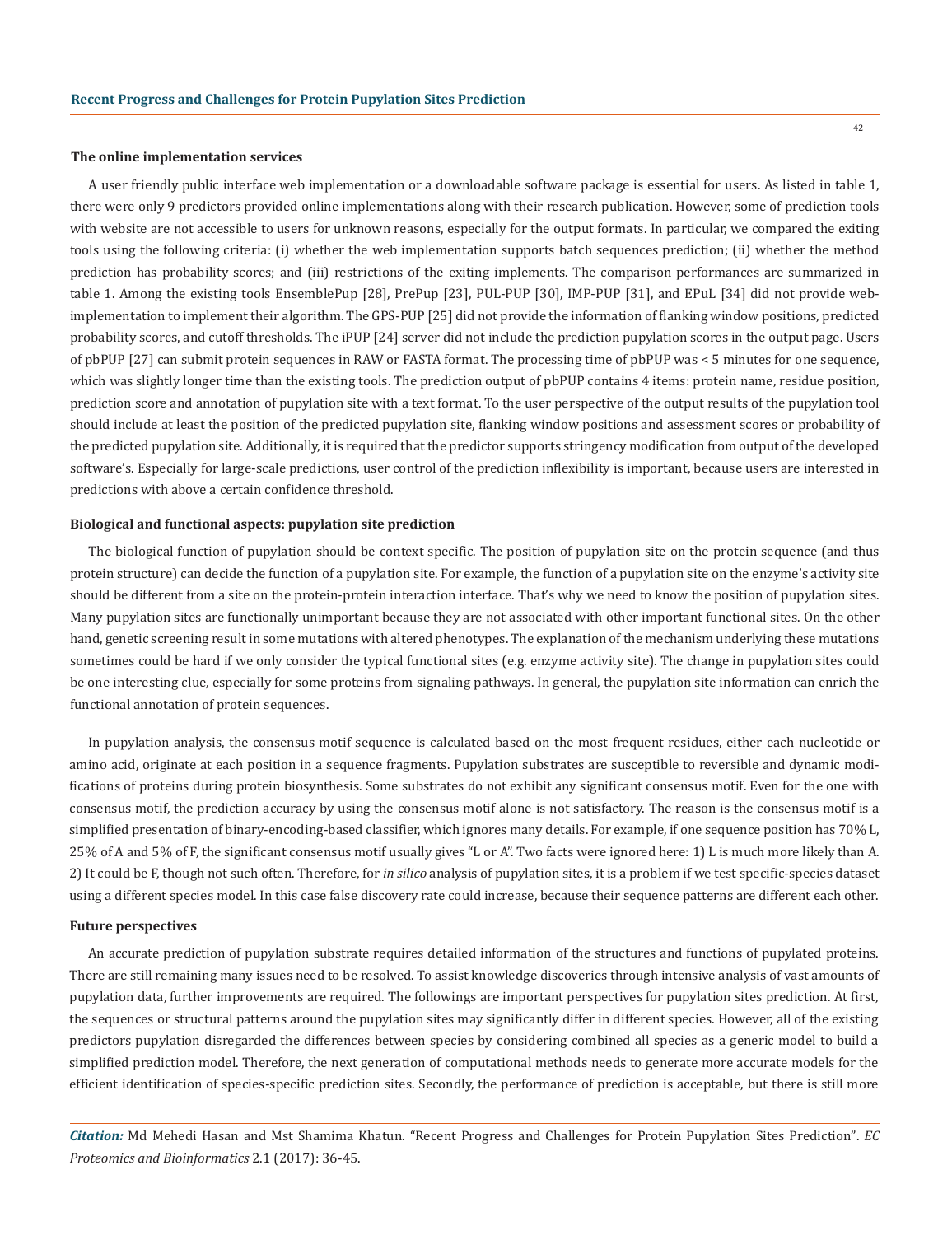room to improve. With the growth of lysine pupylation data, more robust prediction tools need to be developed. To further improve the prediction accuracy of lysine pupylation sites, scientists need to develop new tools, including the introduction of new classification algorithms and new features. Finally, all the current lysine pupylation site predictors are developed based merely on sequence information. With the increase of pupylation site data whose structures are known, we might take structural-based protein pupylation site analyses and forecasts into account for more comprehensive understanding of protein pupylation site patterns. We therefore anticipate that better prediction methods of pupylation site with improved performance will continue to emerge as increasing amounts of pupylation data.

#### **Conclusions**

In this review, the major observations from our analysis are first, across all species no generic best predictor exists for predicting pupylation sites. Secondly, to predict potential pupylation sites in different species scientist should make species-specific classifiers. Finally, the performance of the prediction tools developed is acceptable, but the prediction performance can be further improved by integrating different sequence encoding schemes. Altogether, in living cells, combining computational and tentative methods will certainly accelerate the accumulation of our knowledge on protein lysine pupylation.

### **Acknowledgments**

This work was supported by a Grant-in-Aid for Scientific Research (B) (16H02898) and Grant-in-Aid for Young Scientists (B) (26870432) from the Ministry of Education, Culture, Sports, Science and Technology of Japan.

## **Bibliography**

- 1. Burns KE and Darwin KH. "Pupylation versus ubiquitylation: tagging for proteasome-dependent degradation". *Cellular Microbiology* 12.4 (2010): 424-431.
- 2. Ikeda F and Dikic I. "Atypical ubiquitin chains: new molecular signals. 'Protein Modifications: Beyond the Usual Suspects' review series". *EMBO Reports* 9.6 (2008): 536-542.
- 3. Pearce MJ., *et al*. "Ubiquitin-like protein involved in the proteasome pathway of Mycobacterium tuberculosis". *Science* 322.5904 (2008): 1104-1107.
- 4. Agarwal KL., *et al*. "Feline gastrin. An example of peptide sequence analysis by mass spectrometry". *Journal of the American Chemical Society* 91.11 (1969): 3096-3097.
- 5. Iyer LM., *et al*. "Unraveling the biochemistry and provenance of pupylation: a prokaryotic analog of ubiquitination". *Biology Direct* 3 (2008): 45.
- 6. Jastrab JB., *et al*. "An adenosine triphosphate-independent proteasome activator contributes to the virulence of Mycobacterium tuberculosis". *Proceedings of the National Academy of Sciences of the United States of America* 112.14 (2015): E1763-E1772.
- 7. Tamura N., *et al*. "[Ubiquitin-like protein involved in proteasomal protein degradation in bacteria]". *Seikagaku The Journal of Japanese Biochemical Society* 81.10 (2009): 896-899.
- 8. Burns KE and Darwin KH. "Pupylation: A Signal for Proteasomal Degradation in Mycobacterium tuberculosis". *Sub-Cellular Biochemistry* 54 (2010): 149-157.
- 9. Sutter M., *et al*. "A distinct structural region of the prokaryotic ubiquitin-like protein (Pup) is recognized by the N-terminal domain of the proteasomal ATPase Mpa". *FEBS Letters* 583.19 (2009): 3151-3157.

*Citation:* Md Mehedi Hasan and Mst Shamima Khatun. "Recent Progress and Challenges for Protein Pupylation Sites Prediction". *EC Proteomics and Bioinformatics* 2.1 (2017): 36-45.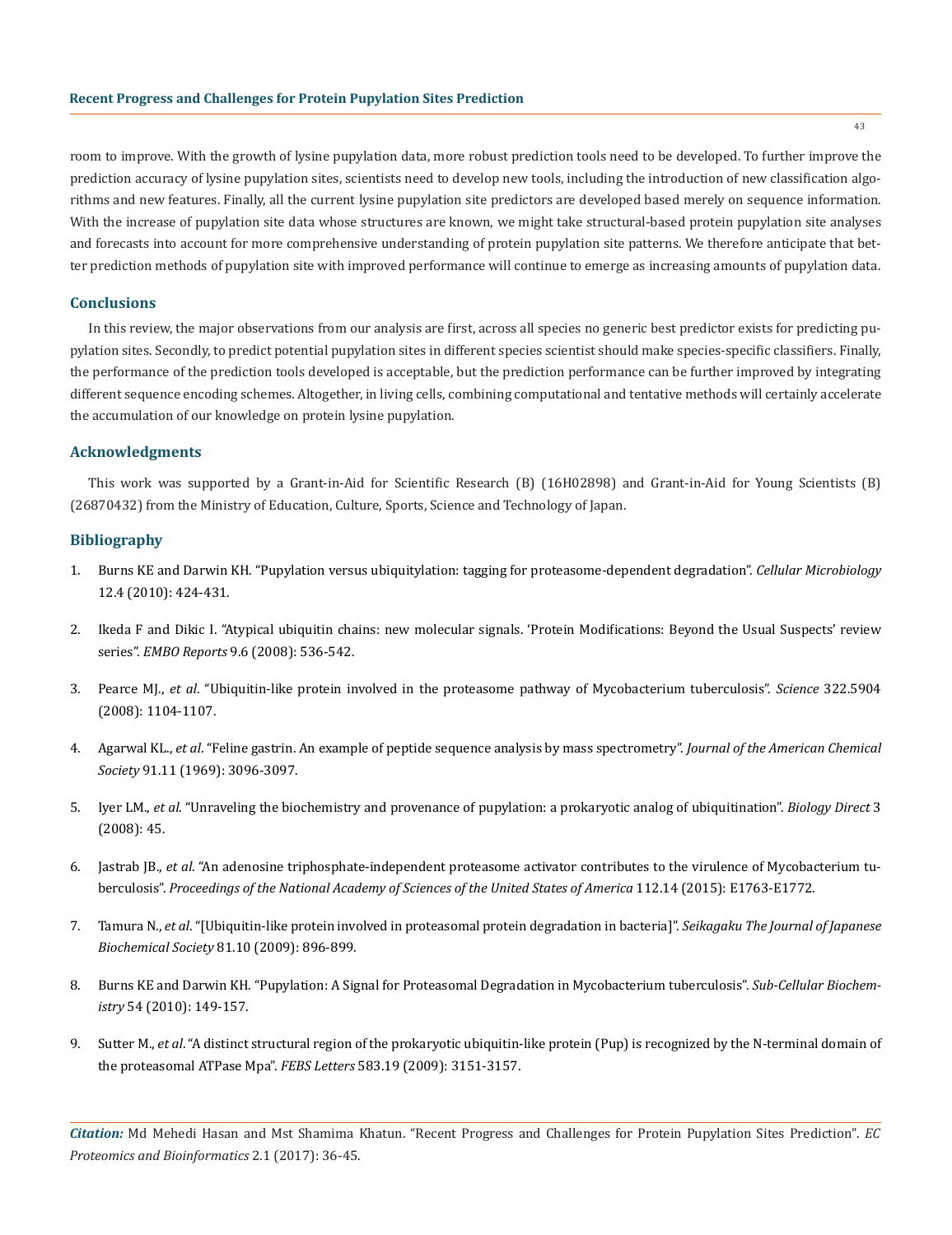- 10. Kraut DA and Matouschek A. "Pup grows up: in vitro characterization of the degradation of pupylated proteins". *The EMBO Journal*  29.7 (2010): 1163-1164.
- 11. Imkamp F., *et al*. "Dop functions as a depupylase in the prokaryotic ubiquitin-like modification pathway". *EMBO Reports* 11.10 (2010): 791-797.
- 12. Striebel F., *et al*. "Bacterial ubiquitin-like modifier Pup is deamidated and conjugated to substrates by distinct but homologous enzymes". *Nature Structural and Molecular Biology* 16.6 (2009): 647-651.
- 13. Hecht N and Gur E. "Development of a fluorescence anisotropy-based assay for Dop, the first enzyme in the pupylation pathway". *Analytical Biochemistry* 485 (2015): 97-101.
- 14. Yun HY., *et al*. "Rhodococcus prokaryotic ubiquitin-like protein (Pup) is degraded by deaminase of pup (Dop)". *Bioscience, Biotechnology, and Biochemistry* 76.10 (2012): 1959-1966.
- 15. Sutter M., *et al*. "Prokaryotic ubiquitin-like protein (Pup) is coupled to substrates via the side chain of its C-terminal glutamate". *Journal of the American Chemical Society* 132.16 (2010): 5610-5612.
- 16. Guth E., *et al*. "Mycobacterial ubiquitin-like protein ligase PafA follows a two-step reaction pathway with a phosphorylated pup intermediate". *The Journal of Biological Chemistry* 286.6 (2011): 4412-4419.
- 17. Maupin-Furlow JA. "Prokaryotic ubiquitin-like protein modification". *Annual Review of Microbiology* 68 (2014): 155-175.
- 18. Cerda-Maira FA., *et al*. "Reconstitution of the Mycobacterium tuberculosis pupylation pathway in Escherichia coli". *EMBO Reports* 12.8 (2011): 863-870.
- 19. Festa RA., *et al*. "Prokaryotic ubiquitin-like protein (Pup) proteome of Mycobacterium tuberculosis". *PloS one* 5.1 (2010): e8589.
- 20. Kuberl A., *et al*. "Pupylated proteins in Corynebacterium glutamicum revealed by MudPIT analysis". *Proteomics* 14.12 (2014): 1531- 1542.
- 21. Watrous J., *et al*. "Expansion of the mycobacterial "PUPylome"". *Molecular BioSystems* 6.2 (2010): 376-385.
- 22. Poulsen C., *et al*. "Proteome-wide identification of mycobacterial pupylation targets". *Molecular Systems Biology* 6 (2010): 386.
- 23. Zhao X., *et al*. "Position-specific analysis and prediction of protein pupylation sites based on multiple features". *BioMed Research International* (2013): 109549.
- 24. Tung CW. "Prediction of pupylation sites using the composition of k-spaced amino acid pairs". *Journal of Theoretical Biology* 336 (2013): 11-17.
- 25. Liu Z., *et al*. "GPS-PUP: computational prediction of pupylation sites in prokaryotic proteins". *Molecular Biosystems* 7.10 (2011): 2737-2740.
- 26. Chen X., *et al*. "Systematic analysis and prediction of pupylation sites in prokaryotic proteins". *PloS one* 8.9 (2013): e74002.
- 27. Hasan MM., *et al*. "Computational Identification of Protein Pupylation Sites by Using Profile-Based Composition of k-Spaced Amino Acid Pairs". *PloS one* 10.6 (2015): e0129635.

*Citation:* Md Mehedi Hasan and Mst Shamima Khatun. "Recent Progress and Challenges for Protein Pupylation Sites Prediction". *EC Proteomics and Bioinformatics* 2.1 (2017): 36-45.